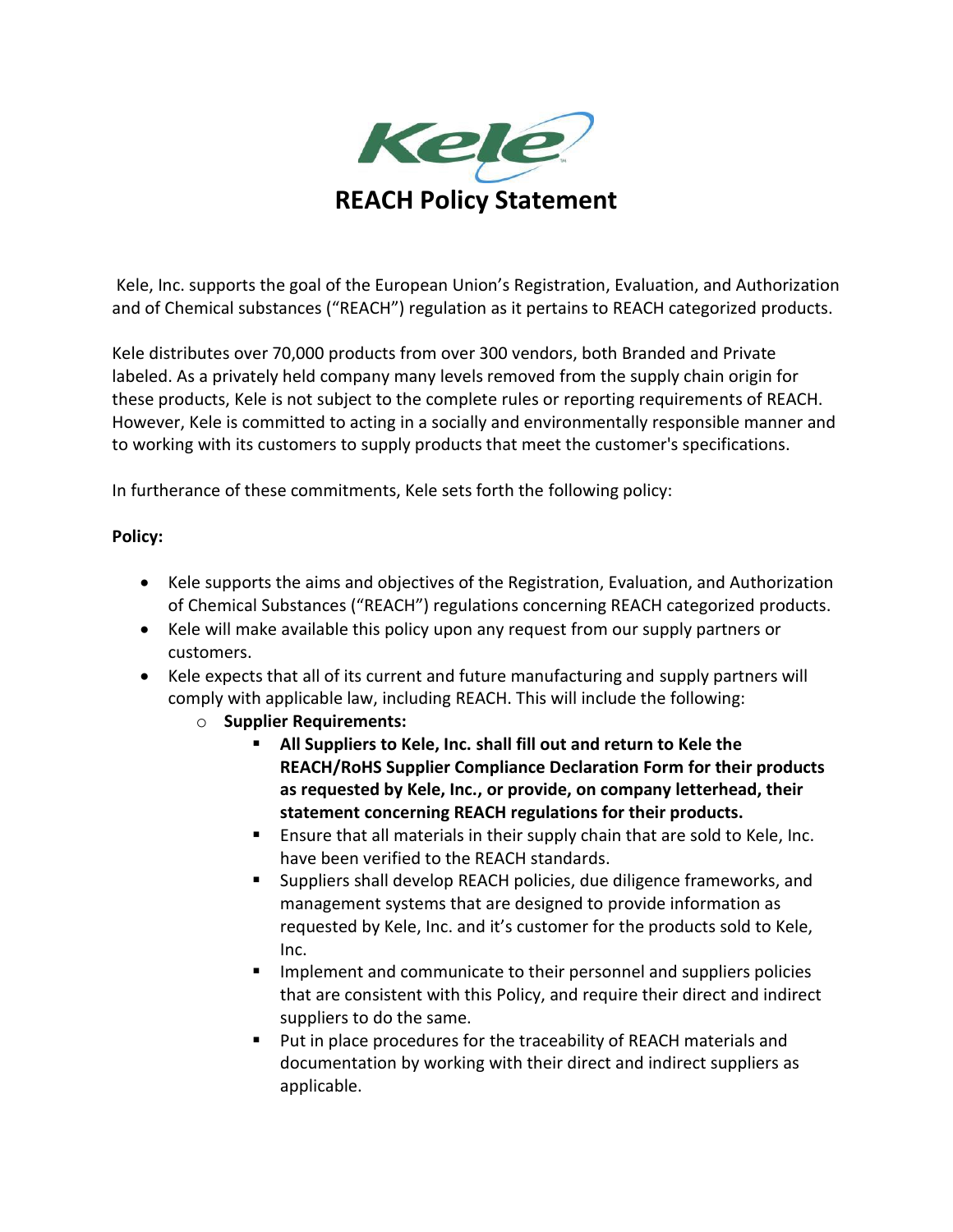- Maintain reviewable business records supporting REACH policies and standards; and At Kele, Inc.'s request, provide Kele, Inc. with information concerning the REACH standards included in products sold to Kele, Inc. As such, Kele, Inc. shall be entitled to use or disclose this information so as to satisfy any legal or regulatory requirements, customer requests, or any marketing communications, notwithstanding the terms of any confidentiality agreements that do not specifically reference this paragraph.
- Suppliers also are encouraged to support industry efforts to enhance traceability and responsible practices in REACH supply chains.
- o **Consequences for Supplier Non-compliance:**
	- Kele, Inc. evaluates its relationships with its suppliers on an ongoing basis.
	- Kele, Inc. reserves the right to evaluate the extent to which a supplier has failed to reasonably comply with this Policy.
	- Kele, Inc. reserves the right to request additional documentation from its suppliers regarding the origin of any REACH standards materials included in any products sold to Kele, Inc.
	- Suppliers who do not reasonably comply with this Policy shall be reviewed by Kele, Inc.'s supply chain organization for future business.
	- In the event Kele, Inc. determines that a supplier's efforts to comply with this Policy have been deficient and the supplier fails to cooperate in developing and implementing reasonable remedial steps, Kele, Inc. reserves the right to take appropriate actions up to and including discontinuing purchases from the supplier.
	- Additionally, nothing in this Policy is intended to in any way grant any additional rights or expectations to a Kele, Inc. supplier or in any way modify or otherwise limit in any way any of Kele, Inc.'s contractual or legal rights.

## o **Customer Requests Obligations:**

- Kele, Inc. has this standardized policy and will provide it upon request to our customers.
- If a Kele, Inc. customer should require additional information not covered by this policy, or information provided by our employees; the customer must submit the following:
	- A complete parts list of items that have been purchased from Kele, Inc. for which you require information. This list will must have Kele, Inc. part numbers.
	- A contact for all communications and information.
	- Specific details for the "additional information" requested.\*
	- Kele, Inc. will be given 90 days to return requested information unless otherwise agreed upon by Kele, Inc. REACH administrator and customer.